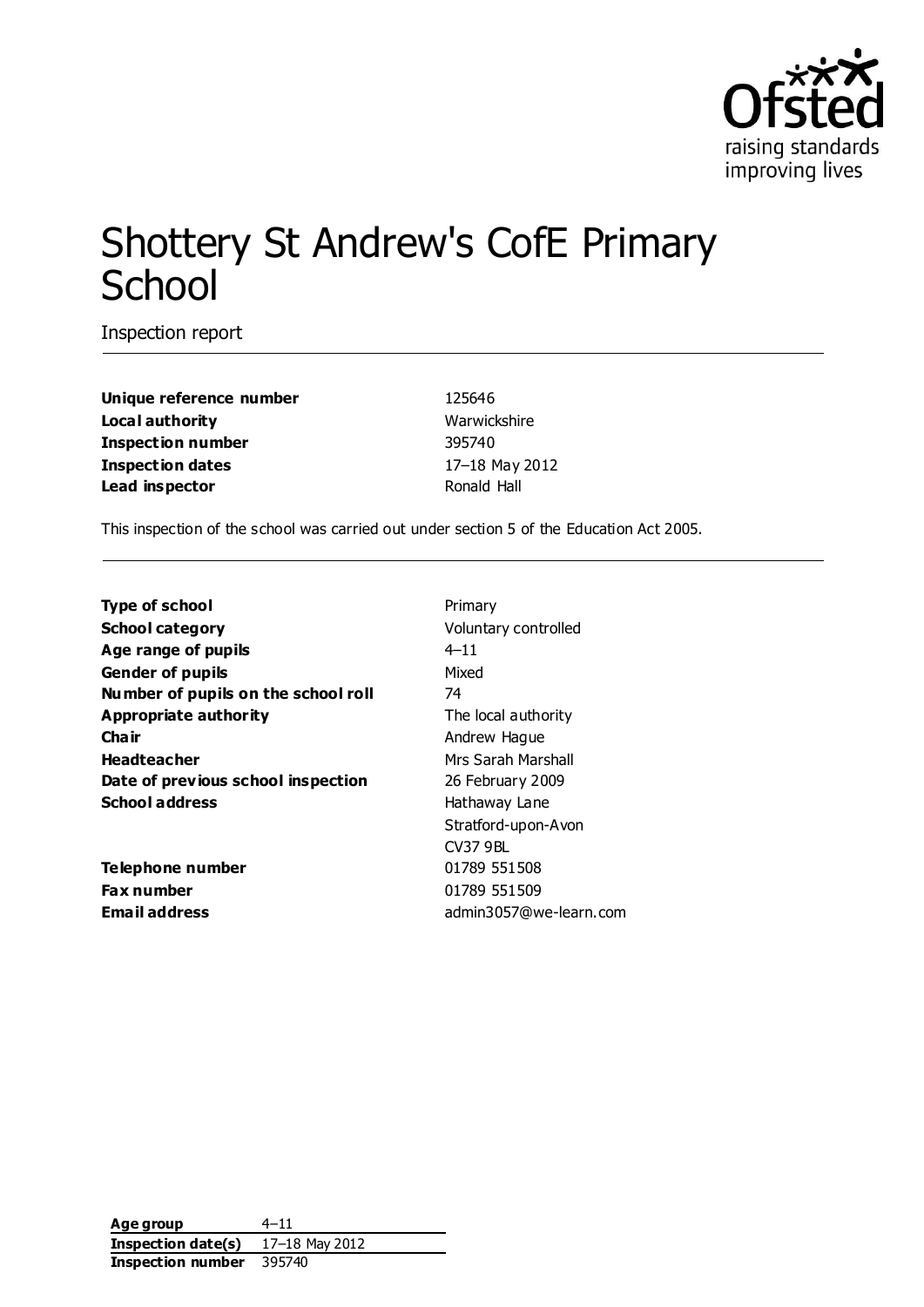

You can use Parent View to give Ofsted your opinion on your child's school. Ofsted will use the information parents and carers provide when deciding which schools to inspect and when.

You can also use Parent View to find out what other parents and carers think about schools in England. You can visit [www.parentview.ofsted.gov.uk,](http://www.parentview.ofsted.gov.uk/) or look for the link on the main Ofsted website: [www.ofsted.gov.uk](http://www.ofsted.gov.uk/)

The Office for Standards in Education, Children's Services and Skills (Ofsted) regulates and inspects to achieve excellence in the care of children and young people, and in education and skills for learners of all ages. It regulates and inspects childcare and children's social care, and inspects the Children and Family Court Advisory Support Service (Cafcass), schools, colleges, initial teacher training, work-based learning and skills training, adult and community learning, and education and training in prisons and other secure establishments. It assesses council children's services, and inspects services for looked after children, safeguarding and child protection.

Further copies of this report are obtainable from the school. Under the Education Act 2005, the school must provide a copy of this report free of charge to certain categories of people. A charge not exceeding the full cost of reproduction may be made for any other copies supplied.

If you would like a copy of this document in a different format, such as large print or Braille, please telephone 0300 123 4234, or email enquiries@ofsted.gov.uk.

You may copy all or parts of this document for non-commercial educational purposes, as long as you give details of the source and date of publication and do not alter the information in any way.

To receive regular email alerts about new publications, including survey reports and school inspection reports, please visit our website and go to 'Subscribe'.

Piccadilly Gate Store St **Manchester** M1 2WD

T: 0300 123 4234 Textphone: 0161 618 8524 E: enquiries@ofsted.gov.uk W: www.ofsted.gov.uk



© Crown copyright 2012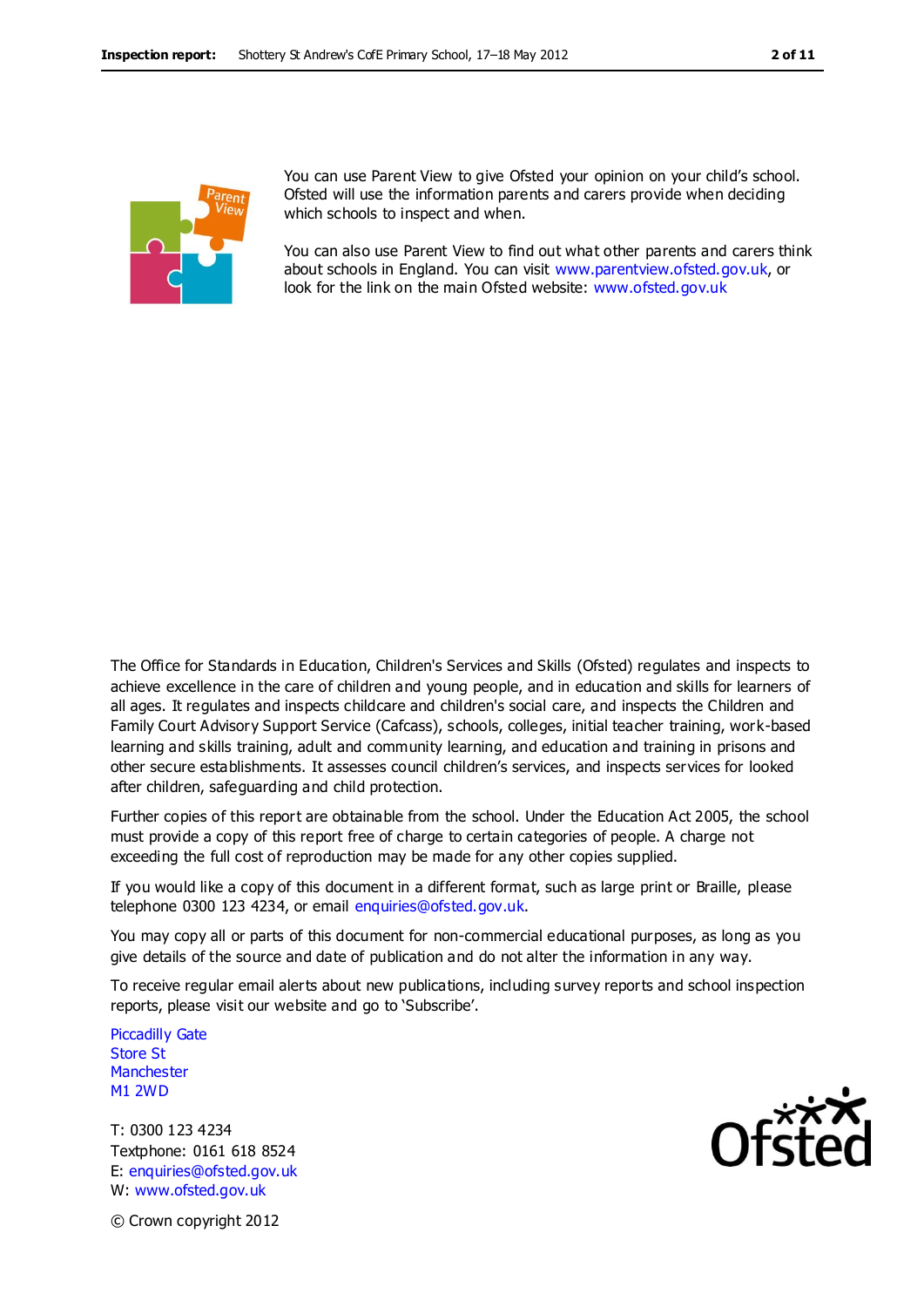# **Introduction**

Inspection team

Ronald Hall **Additional Inspector** 

This inspection was carried out with two days' notice. The inspector observed six lessons taught by three members of staff covering over three hours, all but one of which were joint observations with the headteacher. Meetings were held with members of the governing body and groups of pupils. The inspector observed the school's work and looked at documentation relating to safeguarding, teachers' planning, assessment information and samples of pupils' work. Questionnaire returns from 49 parents and carers and those returned by both staff and pupils were analysed.

# **Information about the school**

Shottery St Andrew's is a smaller-than-average primary school situated a short distance from Stratford-upon-Avon. There are three classes: the Early Years Foundation Stage comprising a Reception class combined with pupils from Years 1 and 2, a Year 3 and 4 class, and a Year 5 and 6 class. Although the proportion of pupils supported by school action plus is much lower than seen nationally, the proportion of pupils with a statement of special educational needs is well above average. The proportion of pupils known to be entitled to free school meals is average. The proportion of pupils entering or leaving the school other than at normal times is rising rapidly. The school has gained a number of awards, including a gold Artsmark and an ECO award. The school meets the current government floor standards, which set the minimum expectations for attainment and progress.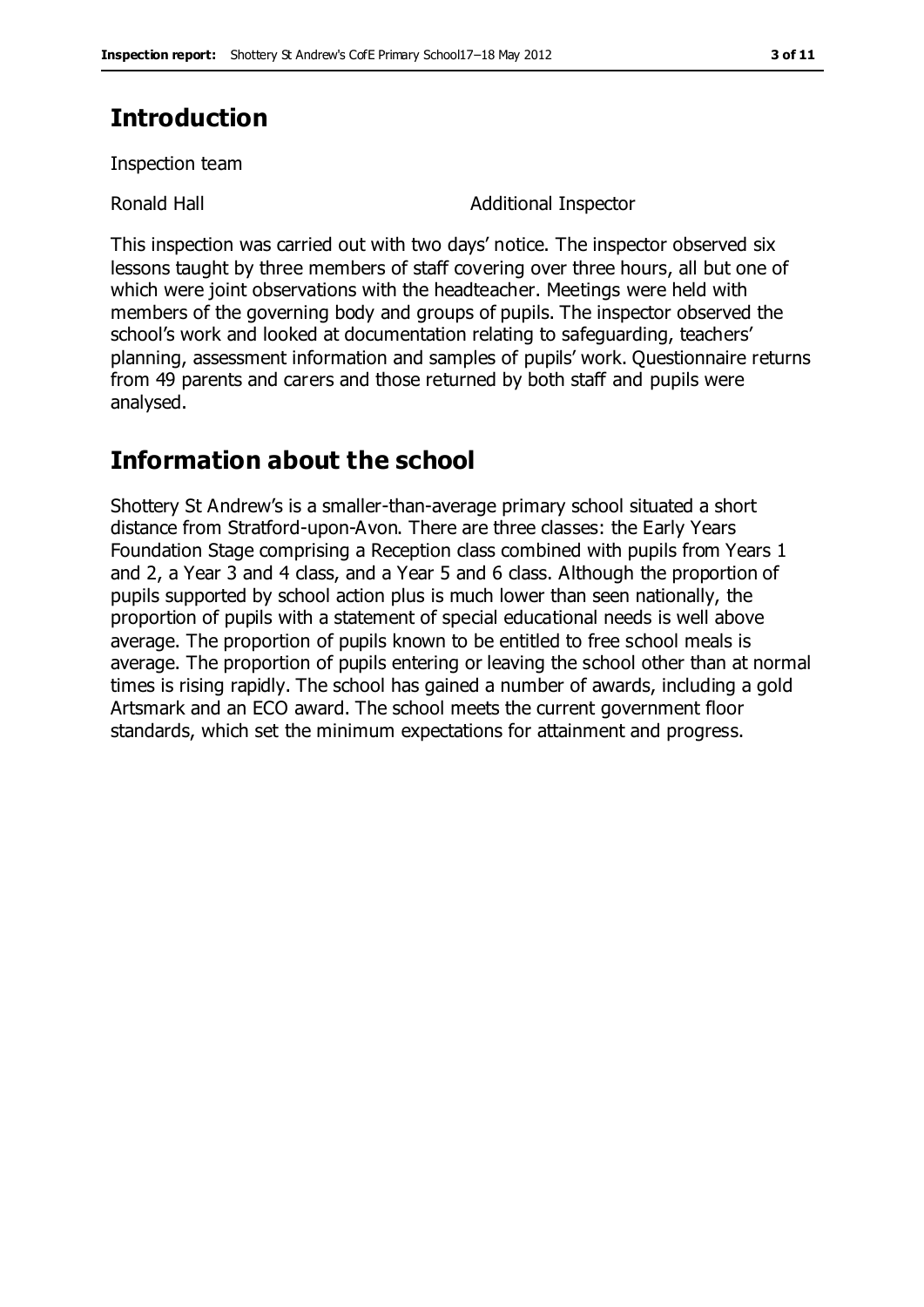# **Inspection judgements**

| <b>Overall effectiveness</b>     |  |
|----------------------------------|--|
|                                  |  |
| <b>Achievement of pupils</b>     |  |
| <b>Quality of teaching</b>       |  |
| Behaviour and safety of pupils   |  |
| <b>Leadership and management</b> |  |

### **Key findings**

- This is a good school where pupils flourish, both academically and socially. Pupils' attainment over time varies because of the small number of pupils in Years 2 and 6 but is a little above average overall. The school is not yet outstanding as teaching is not outstanding and pupils' progress and attainment by the end of Year 6 are not yet consistently above average.
- Pupils' achievement is good overall. Learning accelerates in the Key Stage 2 classes where the pace of lessons increases. Pupils are making good progress in both English and mathematics. By the end of Year 2, pupils' attainment in reading is a little above average and it is above average when pupils leave the school in Year 6.
- Teaching is good. Teachers make learning exciting; pupils are highly motivated by the stimulating learning activities they are given and they strive to meet their teachers' high expectations. In all lessons pupils are encouraged to think about how well they are learning and how to improve their work. Marking is especially strong in Key Stage 2. However, in some lessons adults do not use their questioning skills sufficiently to extend pupils' learning. Pupils do not have sufficient opportunities for extended writing across the whole curriculum.
- Pupils' excellent behaviour and very positive attitudes help lessons have a calm but busy, working atmosphere. Pupils say they feel very safe in school, which reflects parents and carers' views. Pupils also say bullying of any form is nonexistent. Attendance is high and reflects pupils' enjoyment of school.
- Leadership and management are good at all levels. Leadership of teaching and management of performance are given high priority by senior leaders, with rigorous checking of teaching and pupils' progress. The stimulating curriculum promotes a love of learning in all pupils and has an outstanding impact on their spiritual, moral, social and cultural development.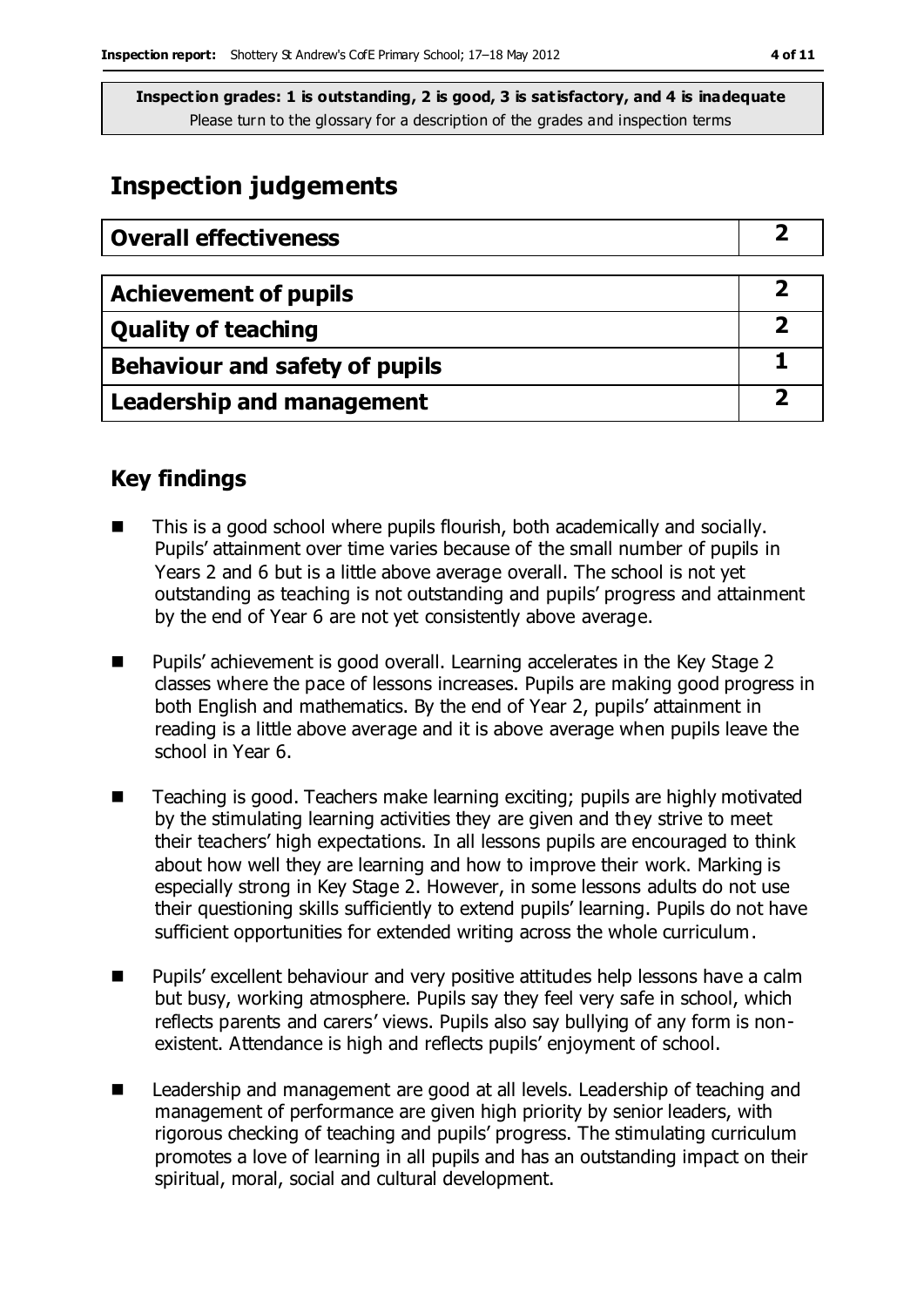### **What does the school need to do to improve further?**

- $\blacksquare$  Increase the proportion of outstanding teaching by developing the questioning skills of all staff.
- Raise achievement by providing wider and more consistent opportunities for pupils to write across the whole curriculum.

### **Main report**

#### **Achievement of pupils**

Lessons observed and pupils' work confirm that pupils make good and sometimes outstanding progress across the school. Progress in Key Stage 2 is particularly strong. Nearly all parents and carers think that their children make good progress and are effectively helped to develop skills in communication, reading, writing and mathematics.

Although small numbers cause variations, children start school with skills, knowledge and understanding that are typically in line with those expected for their age. Attainment on entry to Year 1 is rising because of improvements to teaching and the way in which letter sounds are taught. The current Reception children are working at levels above those expected for their age, with many children developing good reading and writing skills. They were seen to count confidently, write number sequences and interact with each other exceptionally well. The outdoor area is used well to generate creativity and fire children's imaginations.

Attainment in reading by the end of Year 2 is above average and rising. There are increasing numbers of pupils working at expected or higher levels compared to those nationally. By the end of Year 6, attainment in reading, writing and mathematics is above average. The school has successfully fostered a good deal of enjoyment in reading. There are some examples of pupils writing in different styles linked to their topic work. Pupils in Years 5 and 6, for example, explored the theme of the Olympic Games, researched information and then presented a written explanation. However, pupils are not given sufficient opportunities for extended writing in all subjects. Disabled pupils and those who have special educational needs make progress in line with their peers in school and above those nationally because individual support and small-group work are carefully targeted and skilfully led. In mathematics, pupils use calculation skills confidently to solve problems and a high proportion of them are working at above expected levels. Year 5 and 6 pupils, for example, used a range of computer programmes that were highly challenging to enhance their mental mathematical skills.

Additional support also assists more-able pupils so that they make good progress and achieve equally well. Pupils' attainment in art, information and communication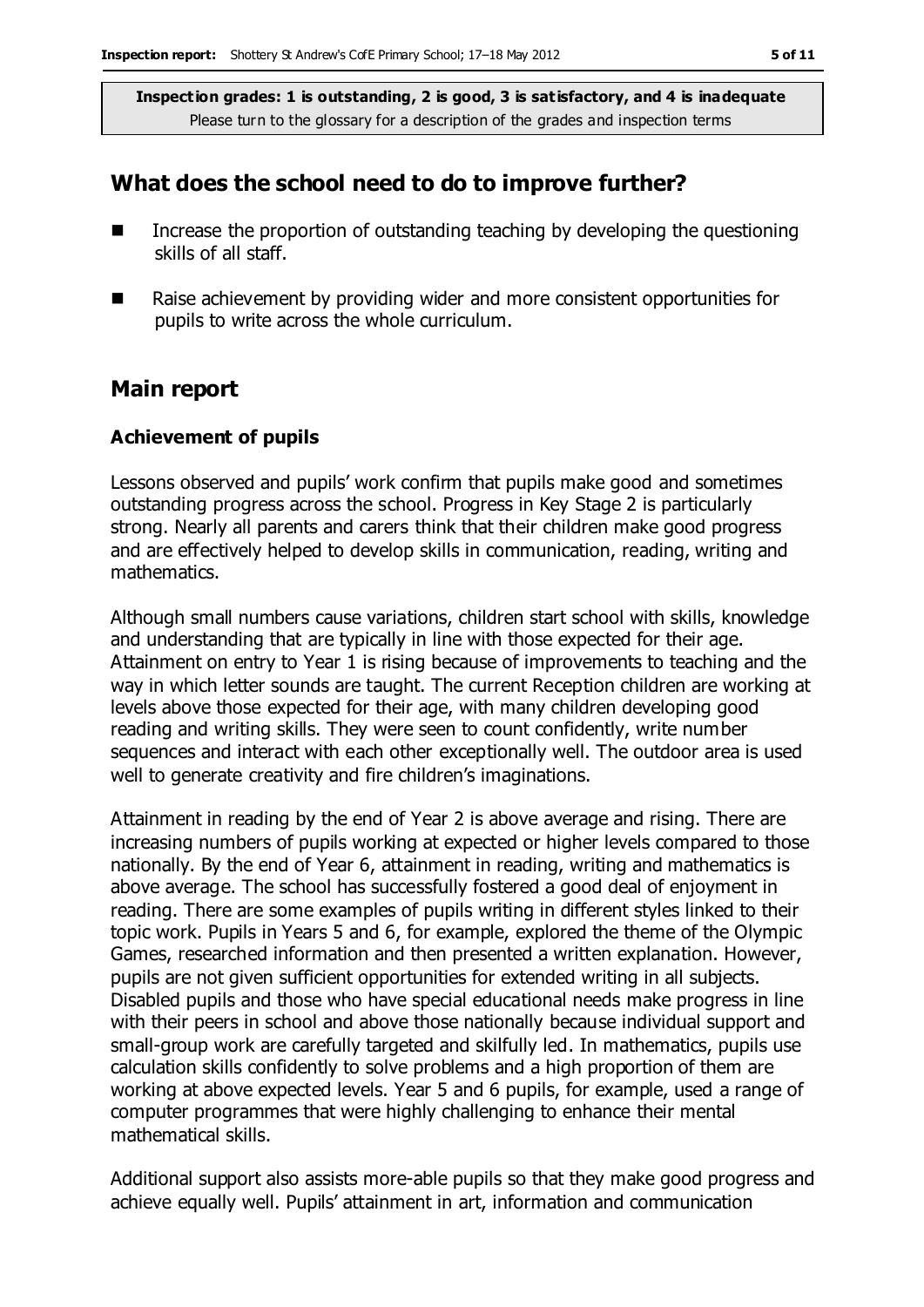technology and design and technology is above average.

Pupils are challenged appropriately and, as a result, make good progress. Pupils who join the school during the year often have lower starting points than others. These starting points are quickly assessed, correct support given and consequently they catch up quickly and so make good progress.

#### **Quality of teaching**

Teaching is characterised by secure subject knowledge, well-informed support staff and meticulous planning by all staff, who are fully aware of pupils' learning requirements. Classrooms buzz with excitement as pupils try to find solutions to tasks, such as in Reception where children were creating beaches and seaside shops. The teaching is good, but adults' questions are not always sufficiently focused on developing pupils' skills.

Teaching is consistently good in both key stages but is stronger in Key Stage 2. The teaching of disabled pupils and those with special educational needs is consistently good and well supported by the capable teaching assistants. Several examples of outstanding teaching were seen during the inspection and pupils made rapid progress because of the excellent pace to lessons.

In a good English lesson, the younger pupils were given the opportunity to create tourist posters on a range of attractions. This contributed to their understanding of the relationship between the environment and people. In a good physical education lesson with older pupils, teachers helped them to achieve their best. The pupils themselves also encouraged each other to go beyond their previous results. Teachers introduce elements of spiritual, moral, social and cultural development well by encouraging pupils to cooperate with one another regularly. However, this is deepened by the pupils' own personal drive to promote the ethos of the school.

Pupils love learning because they are taught how to learn. One parent said, 'The teachers at the school have prepared my child well for their move to secondary education.' Parents and carers are very pleased with the quality of teaching. 'The school has a superb knowledge of all students and provides a very caring and safe environment,' is how one parent described teaching at the school.

#### **Behaviour and safety of pupils**

Pupils have excellent attitudes to learning. They behave impeccably and love coming to school, as shown by their high levels of attendance and punctuality. Pupils' outstanding behaviour over time is due to the emphasis placed on the school's values, encompassing the schools' religious ethos as well as providing excellent opportunities to develop their spiritual, moral, social and cultural understanding.

By Year 6, pupils are resilient learners who help others and readily accept responsibility around the school. Pupils are adamant that there is no bullying, cyber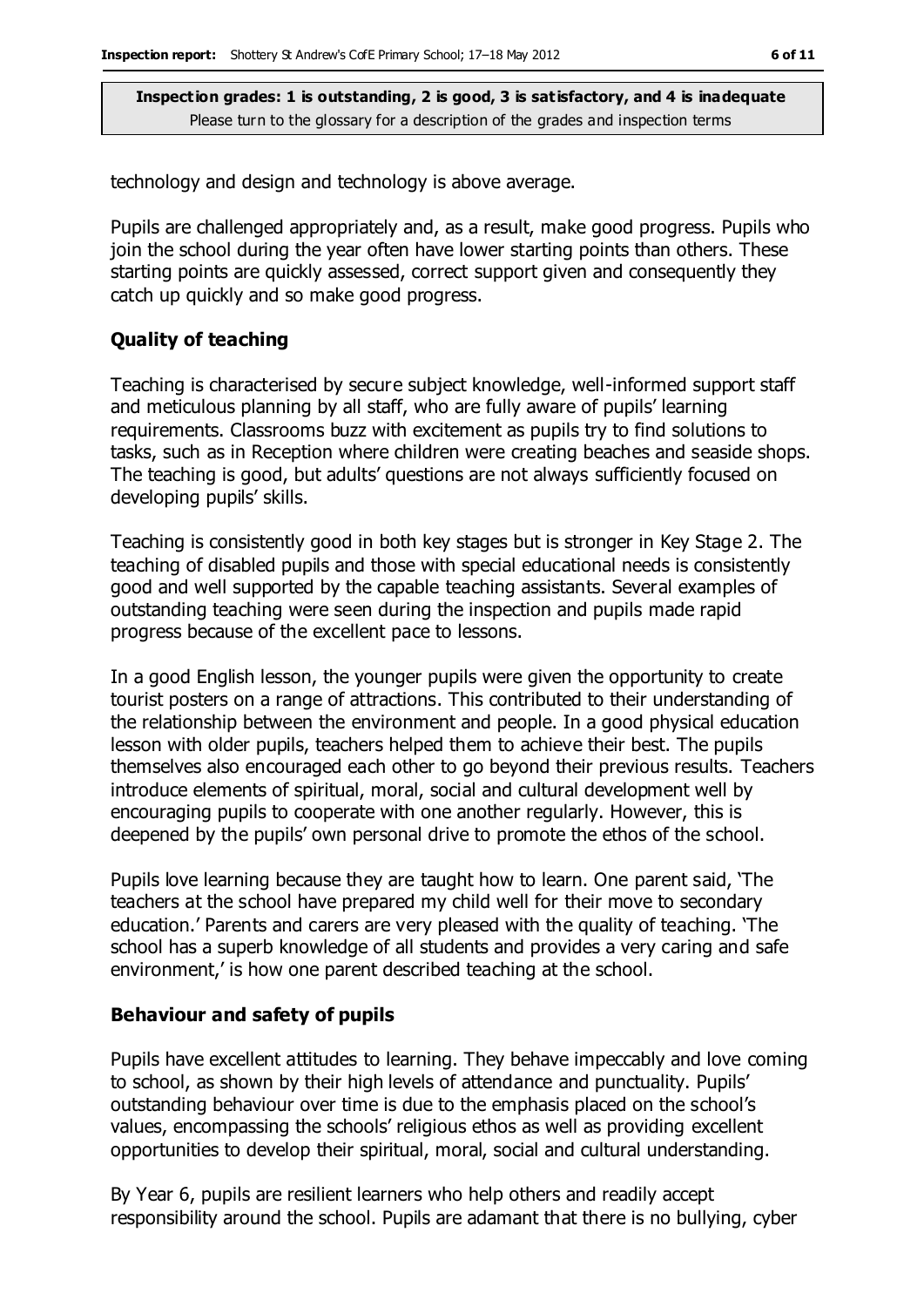bullying, name calling or racist comments. Pupils are extremely polite, courteous and say that behaviour is excellent all of the time. They show great reverence in acts of collective worship and look after their friends well. The strong emphasis on the teaching of spiritual aspects resonates in pupils' everyday life. 'We are all the same, we are one happy community' said one pupil. Pupils take delight in all activities and are developing their skills of leadership. For example, the playground buddies and lunchtime monitors take great pride in supporting others.

Most parents and carers consider behaviour and safety to be exemplary and inspection findings concur with their views. Some parents and carers felt that bullying issues were not dealt with effectively but pupils and other inspection evidence did not support these concerns.

#### **Leadership and management**

The headteacher, ably supported by the governing body, has improved the quality of education since the last inspection, demonstrating the school's strong capacity for further improvement. Teaching is improving because of the headteacher's good monitoring of teaching and learning, with subsequent targets set for improvement. Standards in mathematics in Key Stage 2 are rising because of good teaching. Attendance has improved and is now high and pupils are consistently punctual. The governing body fulfils its duties well, particularly in ensuring that there is equality of opportunity for all pupils. All pupils have access to a range of learning opportunities offered and there are no undue variations in the progress made by different groups of pupils. The school is well maintained and safe because of the clear emphasis placed on safe practices. The arrangements to keep pupils safe and to promote their behaviour are robust. All staff have received child protection training and the school's policies and procedures are meticulously documented. The school's self-evaluation is accurate and regular professional development for staff is focused on improving aspects of performance that will improve outcomes for pupils. Teachers make regular checks of pupils' progress and are held to account for any dips in attainment.

School development planning identifies all the right priorities and targets are reflected in the performance management of staff, which contributes significantly to improving the quality of teaching and learning. The good learning opportunities offered by a well-structured curriculum are supported by a good range of clubs and activities. The art club is a very strong feature of the school. The curriculum is broad, balanced and reflective of pupils' needs and promotes excellent opportunities for their spiritual, moral, social and cultural development. Pupils learn about other cultures, faiths and celebrations through a wide range of visits and visitors, as well as direct teaching in their religious education lessons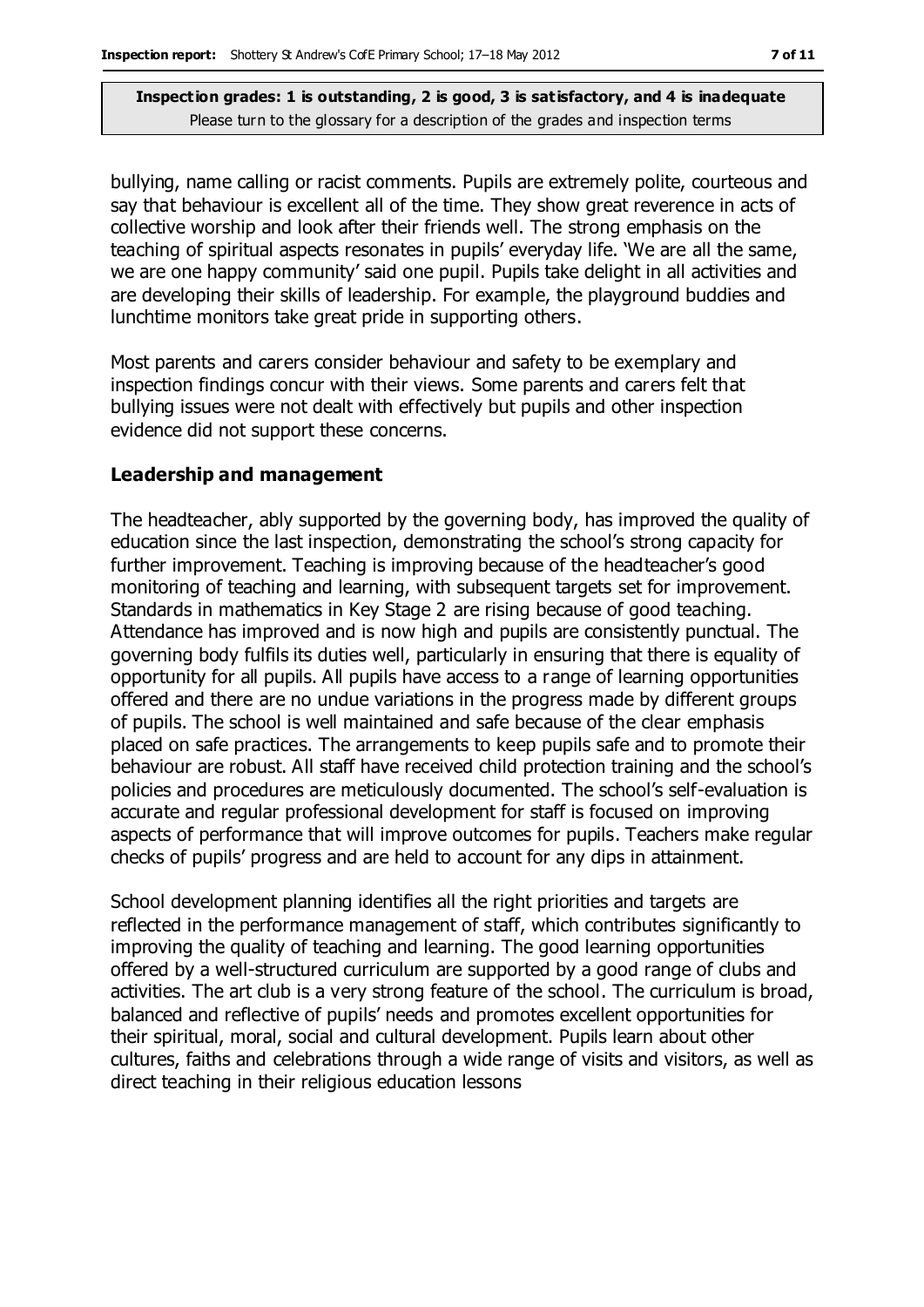# **Glossary**

### **Grade Judgement Description** Grade  $1$  | Outstanding | These features are highly effective. An outstanding school provides exceptionally well for all its pupils' needs. Grade 2 Good These are very positive features of a school. A school that is good is serving its pupils well. Grade 3  $\parallel$  Satisfactory  $\parallel$  These features are of reasonable quality. A satisfactory school is providing adequately for its pupils. Grade 4  $\parallel$  Inadequate  $\parallel$  These features are not of an acceptable standard. An inadequate school needs to make significant improvement in order to meet the needs of its pupils. Ofsted inspectors will make further visits until it improves.

# **What inspection judgements mean**

## **Overall effectiveness of schools**

|                       | Overall effectiveness judgement (percentage of schools) |      |                     |                   |
|-----------------------|---------------------------------------------------------|------|---------------------|-------------------|
| <b>Type of school</b> | <b>Outstanding</b>                                      | Good | <b>Satisfactory</b> | <b>Inadequate</b> |
| Nursery schools       | 54                                                      | 42   |                     |                   |
| Primary schools       | 14                                                      | 49   | 32                  |                   |
| Secondary             | 20                                                      | 39   | 34                  |                   |
| schools               |                                                         |      |                     |                   |
| Special schools       | 33                                                      | 45   | 20                  |                   |
| Pupil referral        |                                                         | 55   | 28                  |                   |
| units                 |                                                         |      |                     |                   |
| All schools           | 16                                                      | 47   | م -                 |                   |

New school inspection arrangements have been introduced from 1 January 2012. This means that inspectors make judgements that were not made previously.

The data in the table above are for the period 1 September to 31 December 2011 and represent judgements that were made under the school inspection arrangements that were introduced on 1 September 2009. These data are consistent with the latest published official statistics about maintained school inspection outcomes (see [www.ofsted.gov.uk\)](http://www.ofsted.gov.uk/).

The sample of schools inspected during 2010/11 was not representative of all schools nationally, as weaker schools are inspected more frequently than good or outstanding schools.

Primary schools include primary academy converters. Secondary schools include secondary academy converters, sponsor-led academies and city technology colleges. Special schools include special academy converters and non-maintained special schools.

Percentages are rounded and do not always add exactly to 100.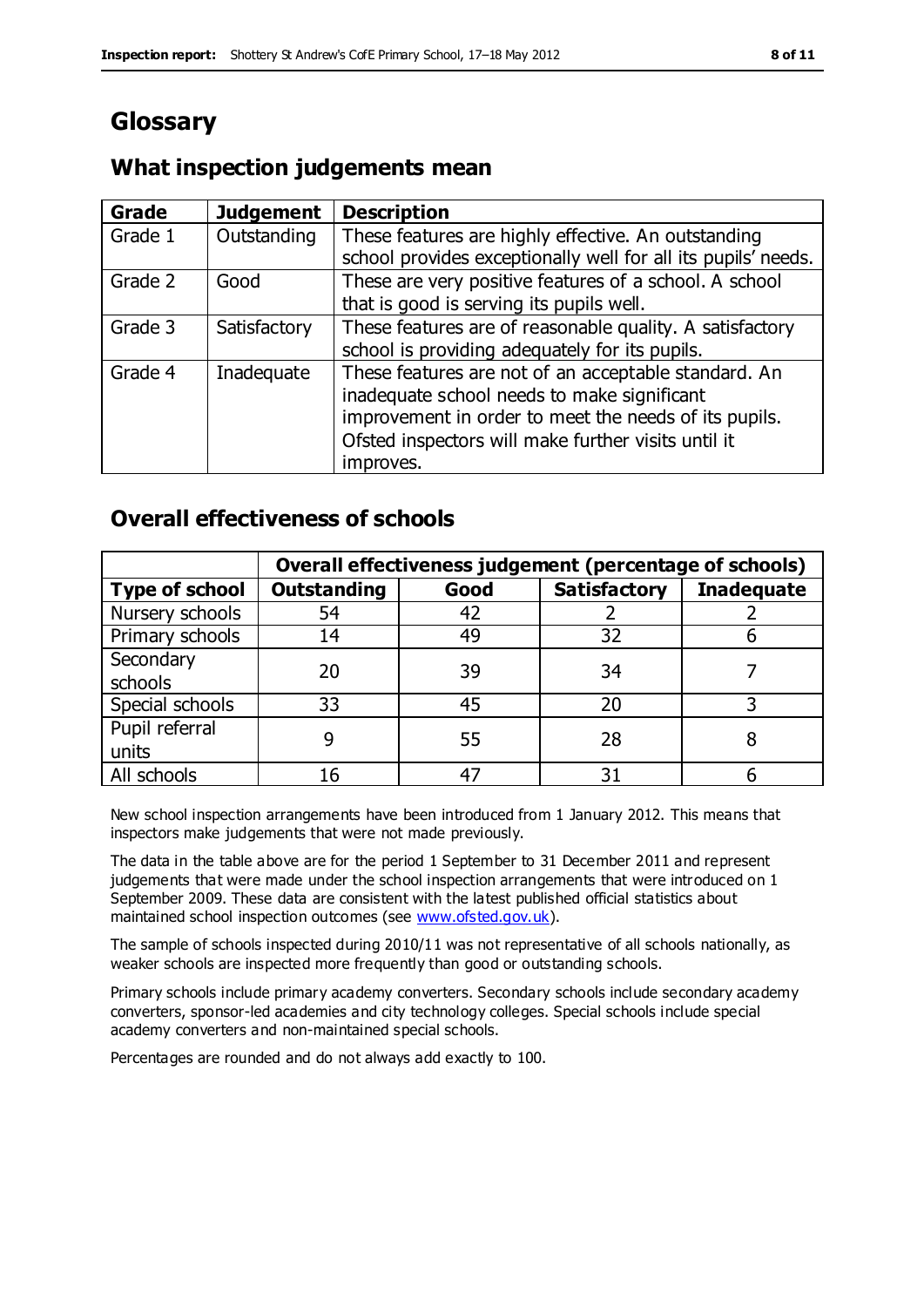# **Common terminology used by inspectors**

| Achievement:                  | the progress and success of a pupil in their<br>learning and development taking account of their<br>attainment.                                                                                                        |
|-------------------------------|------------------------------------------------------------------------------------------------------------------------------------------------------------------------------------------------------------------------|
| Attainment:                   | the standard of the pupils' work shown by test and<br>examination results and in lessons.                                                                                                                              |
| Attendance:                   | the regular attendance of pupils at school and in<br>lessons, taking into account the school's efforts to<br>encourage good attendance.                                                                                |
| Behaviour:                    | how well pupils behave in lessons, with emphasis<br>on their attitude to learning. Pupils' punctuality to<br>lessons and their conduct around the school.                                                              |
| Capacity to improve:          | the proven ability of the school to continue<br>improving based on its self-evaluation and what<br>the school has accomplished so far and on the<br>quality of its systems to maintain improvement.                    |
| Floor standards:              | the national minimum expectation of attainment<br>and progression measures.                                                                                                                                            |
| Leadership and management:    | the contribution of all the staff with responsibilities,<br>not just the governors and headteacher, to<br>identifying priorities, directing and motivating staff<br>and running the school.                            |
| Learning:                     | how well pupils acquire knowledge, develop their<br>understanding, learn and practise skills and are<br>developing their competence as learners.                                                                       |
| <b>Overall effectiveness:</b> | inspectors form a judgement on a school's overall<br>effectiveness based on the findings from their<br>inspection of the school.                                                                                       |
| Progress:                     | the rate at which pupils are learning in lessons and<br>over longer periods of time. It is often measured<br>by comparing the pupils' attainment at the end of a<br>key stage with their attainment when they started. |
| Safety:                       | how safe pupils are in school, including in lessons;<br>and their understanding of risks. Pupils' freedom<br>from bullying and harassment. How well the school<br>promotes safety, for example e-learning.             |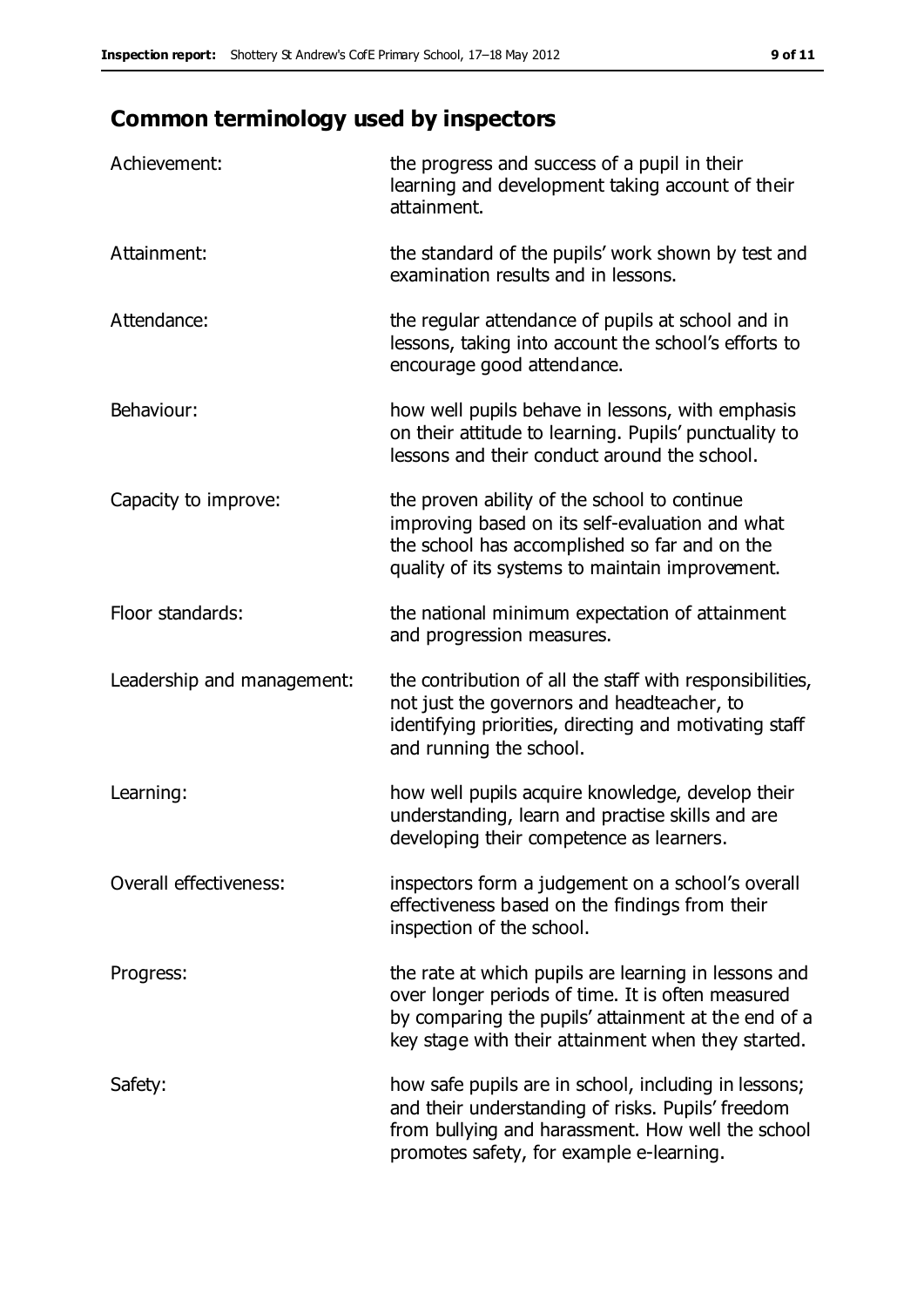#### **This letter is provided for the school, parents and carers to share with their children. It describes Ofsted's main findings from the inspection of their school.**

21 May 2012

Dear Pupils

### **Inspection of Shottery St Andrew's CofE Primary School, Stratford-upon-Avon, CV37 9BL**

Thank you for your exceptional hospitality when I visited your school recently, particularly those of you who read to me or spoke to me about your work and what it is like to attend your school. Thank you, also, for responding to the questionnaire.

- Your school is a good school. This is because you make good progress in lessons and treat each other with respect and consideration. You told me, and your parents and carers agreed, that the school is a very happy place to be.
- Children in the Early Years Foundation Stage make good progress and pupils in both key stages make good and at times outstanding progress.
- You told me that your teachers care about you. They have improved how well they assess your learning and plan lessons to make sure you make progress and that learning is fun. These things ensure teaching is good.
- You learn a lot and contribute to your school being a safe, happy and friendly place to learn. You told me that bullying is rare. Your behaviour in lessons and around school is outstanding.
- The teachers who lead your school have made sure that it has continued to improve since the last inspection.

For your school to become even better, we have asked the teachers and those who lead your school to make sure that:

- **EXECUTE:** you have more opportunities to write across the curriculum
- questioning challenges you to think more about your learning.

You can all help by maintaining your highly positive learning attitudes and wonderful caring ethos.

Yours sincerely

Ronald Hall Lead Inspector